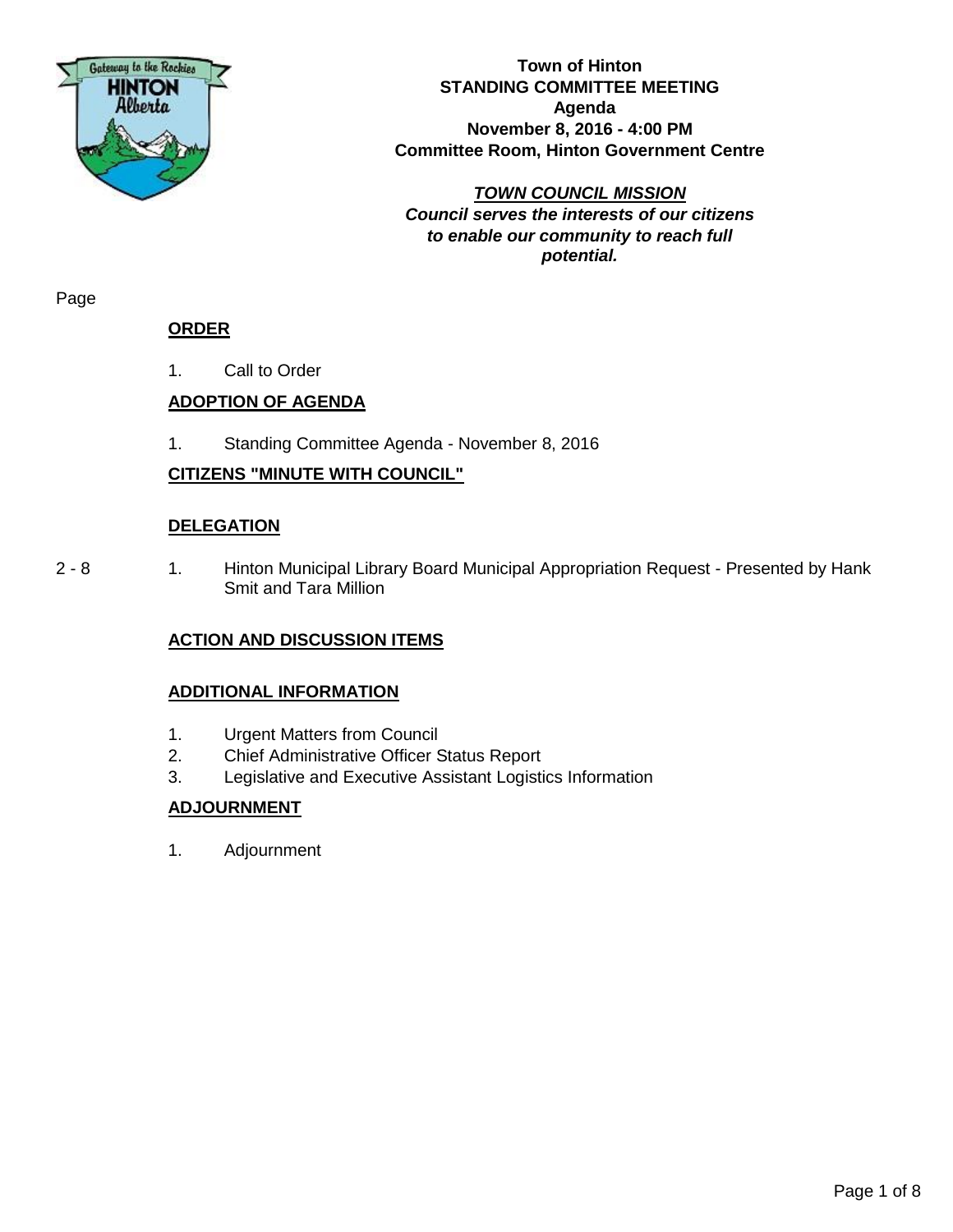

**Hendrik Smit** Library Board Chair 803 Switzer Drive Hinton, AB T7V 1V1 www.hintonlibrary.org Phone: (780) 816-1015 hsmit@shaw.ca

November 3, 2016

Honorable Mayor Mackin & Town Councillors,

On behalf of the Hinton Library Board I am writing to reques<sup>t</sup> the 2017 Municipal Appropriation for the Hinton Municipal Library in the amount of \$494, 1 55.00. The 2017 Municipal Appropriation includes <sup>a</sup> 1% cost of living increase over the 2016 Municipal Appropriation.

We look forward to meeting with you on November  $8<sup>th</sup>$  at Standing Committee and we are confident that our presentation will clearly illustrate the value of the Hinton Municipal Library. The Library Board will demonstrate that the library operating budget is sustainable over 5 years and is based on not only continuing the same level of library services that the community is used to but is also based on growing library services over the next 3 years according to our Plan of Service.

Especially in the current economic climate, funding the Hinton Municipal Library is <sup>a</sup> good investment in the community. When <sup>a</sup> Hinton family with 2 adults and 2 children utilizes the library over one month, they could save the equivalent of up to \$2,688.80 depending on what library services they use. This represents <sup>a</sup> significant financial benefit to both the families who are saving money and to the local economy, as that same family can spend that money on other needs.

The 2017 Municipal Appropriation amount represents an investment of \$4.15 per library use. We look forward to demonstrating that the library is used in many ways by people of all ages. In addition, Library services can be used by people with or without library memberships, and the Library Board has worked diligently over the last 2 years to remove as many service barriers as possible. The library has also focused on many outreach efforts over the last 2 years in order to bring library services out into the community, and we are attaching 3 letters of suppor<sup>t</sup> that illustrate the impact of library outreach in Hinton.

In addition to requesting the 2017 Municipal Appropriation, the Hinton Library Board would like to reques<sup>t</sup> that Council appoint Sheila Mckeand, Accounting Supervisor with the Town of Hinton, as the reviewer for the 2016 library operating budget.

Sincerely,

Hank Smit Library Board Chair

"open doors open books open minds"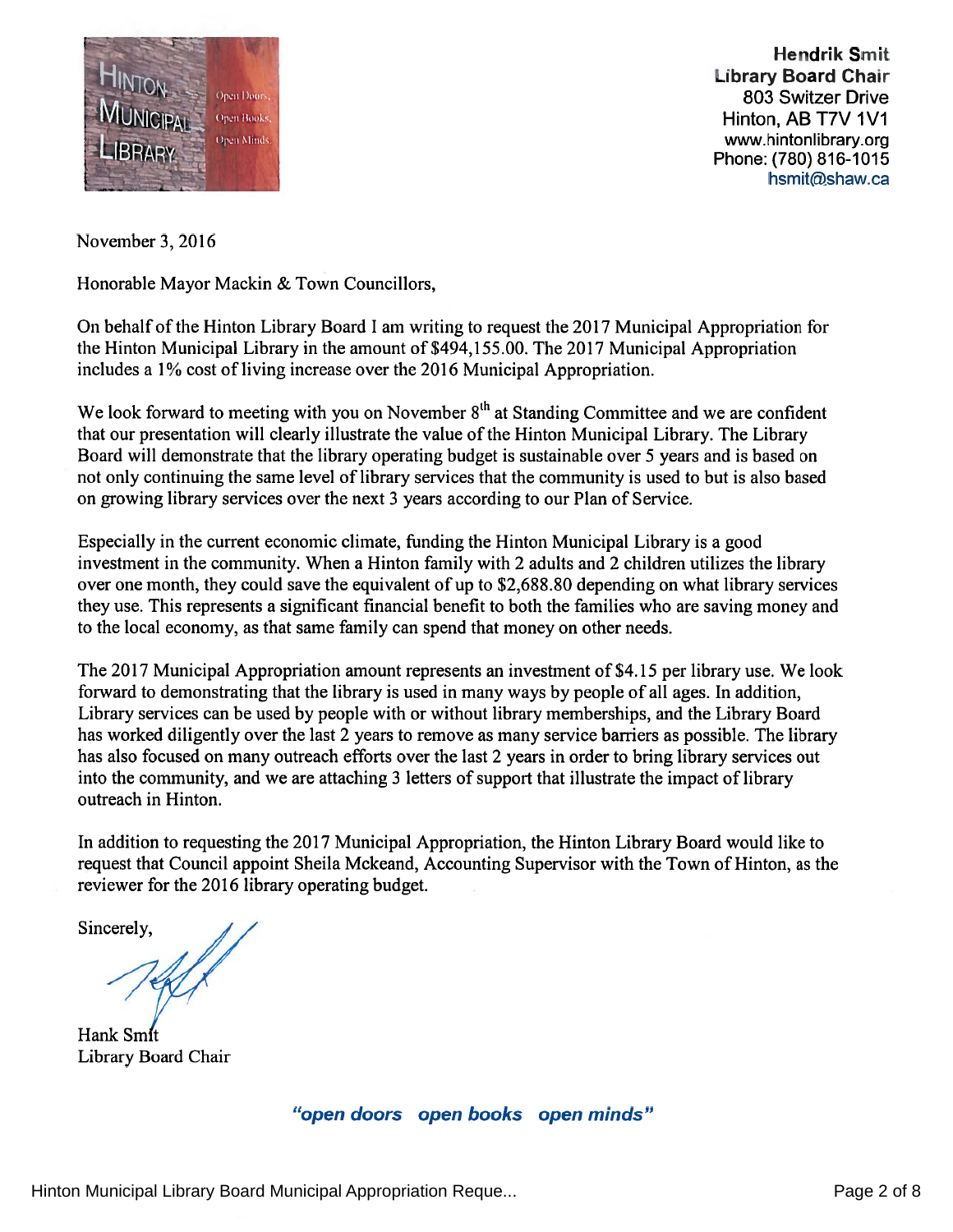Hinton Municipal Library 803 Switzer Dr. Hinton, AB **T7V1V1** 

October 17 2016

Dear Hinton Library Board

It is my pleasure to write <sup>a</sup> letter of suppor<sup>t</sup> for the book club that Dominque Unger leads here at the Evergreens Foundation Pine Valley Lodge. Now in its second year Dominique has created <sup>a</sup> smooth operating and fun system with resident input. Her efforts have opened communication between strangers and allowed shy, quiet, non joiners to feel like they are participating in something.

It is my goal as the Activity Coordinator of Pine Valley Lodge to provide activities for each senior that peaks their interest. Dominique's book club gathers individuals together that rarely participate in other activities- that alone is worth it. The bonus is achieved when you watch the rest of the residents throughout the month. Out of 30 residents 5 regularly attend book club, but 10 others will read the book and you will hear discussions at meal and snack times at their tables. That makes fifty percen<sup>t</sup> of the lodge reading and 100 percen<sup>t</sup> of the lodge capable of being involved in each book. The other unique thing about the book club is that it is open to staff, family and friends. One of the staff members here reads each book and attends each meeting to be involved in the discussion. This intergenerational aspec<sup>t</sup> of it creates <sup>a</sup> home like environment for everyone involved.

Without Dominique and the book club the shy individuals that rely on the club for social reasons will revert back to their rooms and par<sup>t</sup> of the magic of being <sup>a</sup> resident at Pine Valley Lodge will be lost.

If it is at all possible to continue this program and suppor<sup>t</sup> Dominique in her current efforts and possible ideas of more, <sup>I</sup> would ask that happen. The senior lodges in the larger cities may have certain luxuries that we are unable to provide, but here in Hinton we have <sup>a</sup> book club that is the envy of many other senior lodges.

Sincerely,

Heather Beaudette Activity Coordinator/Assistant Manager Pine Valley Lodge Hinton, AB T7V 2E3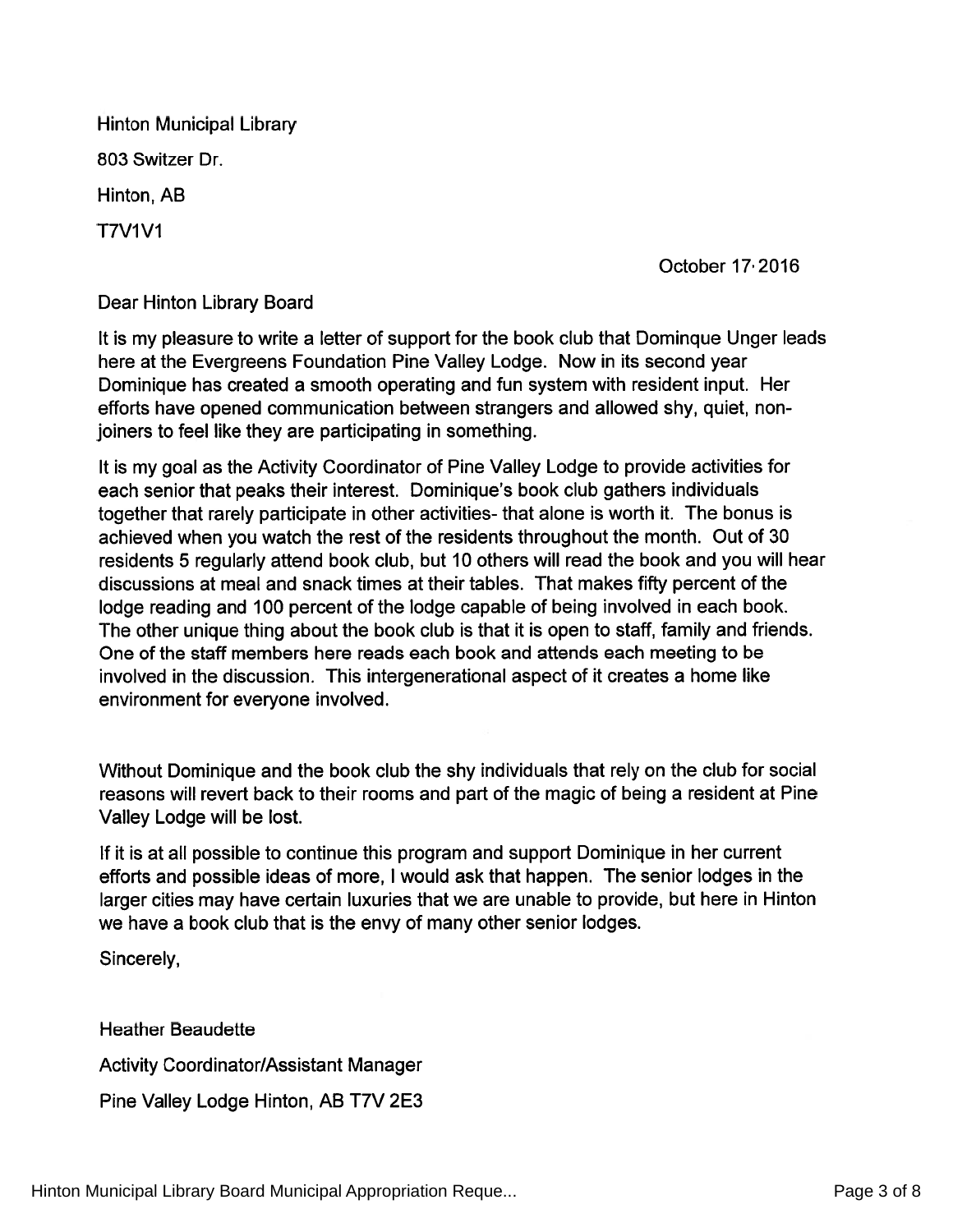# **Bernie Kreiner** 516 Carriage Lane Condos 457 Collin Hinton, AB T7V 1K7

October 30. 2016

Dear Chairperson and members of Hinton Library Board.

Re. Community impact of your services.

As a member of the Hinton Rotary Club and Chairperson of the Hinton Food Bank, <sup>I</sup> can provide the following feedback on your service impacts beyond the genera<sup>i</sup> avaiiabiiity of resources at the Hinton iibrary:

- 1. You have provided promo material and donation of children's books to the Food Bank. This clientelle is less likely to use the library and they made many favorable comments that books were available to have for their children on our shelves. The 100+ books were on the shelf for no more than <sup>3</sup> weeks. <sup>I</sup> trust they are being read and looked at by our clients children and their friends at home.
- 2. You have partnered with Hinton Rotary to operate the Dolly Patton Library program—which reaches any registered children at the age of <sup>0</sup> to <sup>5</sup> years old. This is <sup>a</sup> wonderful way to introduce the next generation to the joy of books and reading. <sup>I</sup> expec<sup>t</sup> Hinton's surveys in future will no longer show our youth being « below standard » in areas of creativity etc. because of these kinds of services.

<sup>I</sup> am reminded what Mahatma Ghandi said : "A nation's greatness is measured by how it treats its weakest members." In Rotary's approac<sup>h</sup> using our Motto "Service above Self", that starts at the community level. Working in partnership makes grea<sup>t</sup> things happen, thank you for how the library staff work to be open to and evolve those partnerships.

Yours truly,

é Krise

Bernie Kreiner Hinton Rotarian and Chairperson: Hinton Food Bank.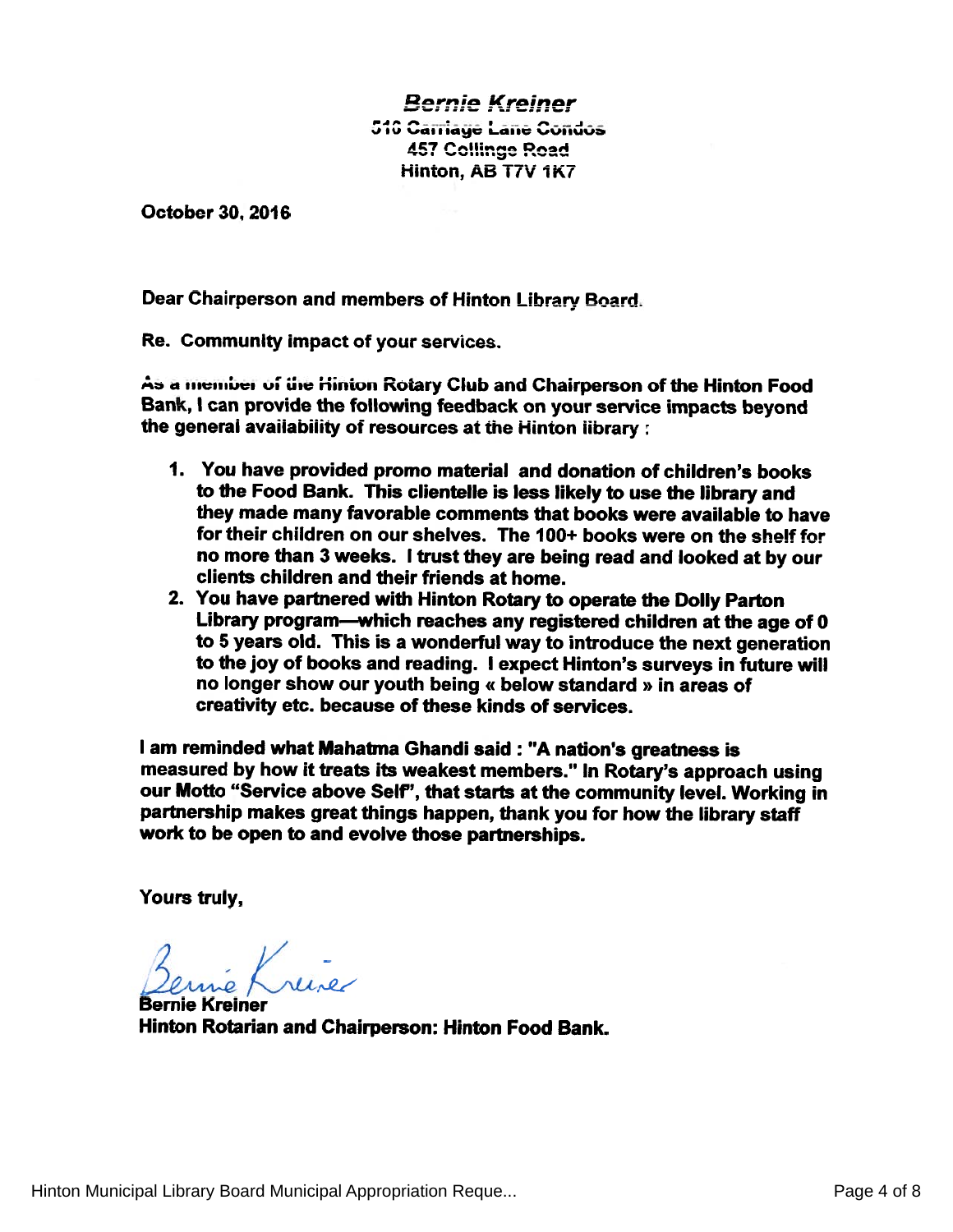# Letter of Support

# Good Companions <hintongoodcompanions@hotmail.com>

Tue 2016-11-01 1:37 PM

To: Dominique Unger <domiunge@hintonlibrary.org>;

TO: Dominique Unger Library Technician

Please accep<sup>t</sup> this letter as confirmation of the Hinton Good Companions total suppor<sup>t</sup> of the Hinton Public Library and of the benefit to seniors in the Town of Hinton.

The proposal for <sup>a</sup> sub-station to be set up at the Good Companions Hall, which would make it easier for seniors to obtain books would be very beneficial. Also, all members of the Hinton Good Companions receive library cards at no charge which is another benefit.

Should further information be required, please contact the undersigned.

Sincerely,

HINTON GOOD COMPANIONS

Ann Scobie for

Norma FahI President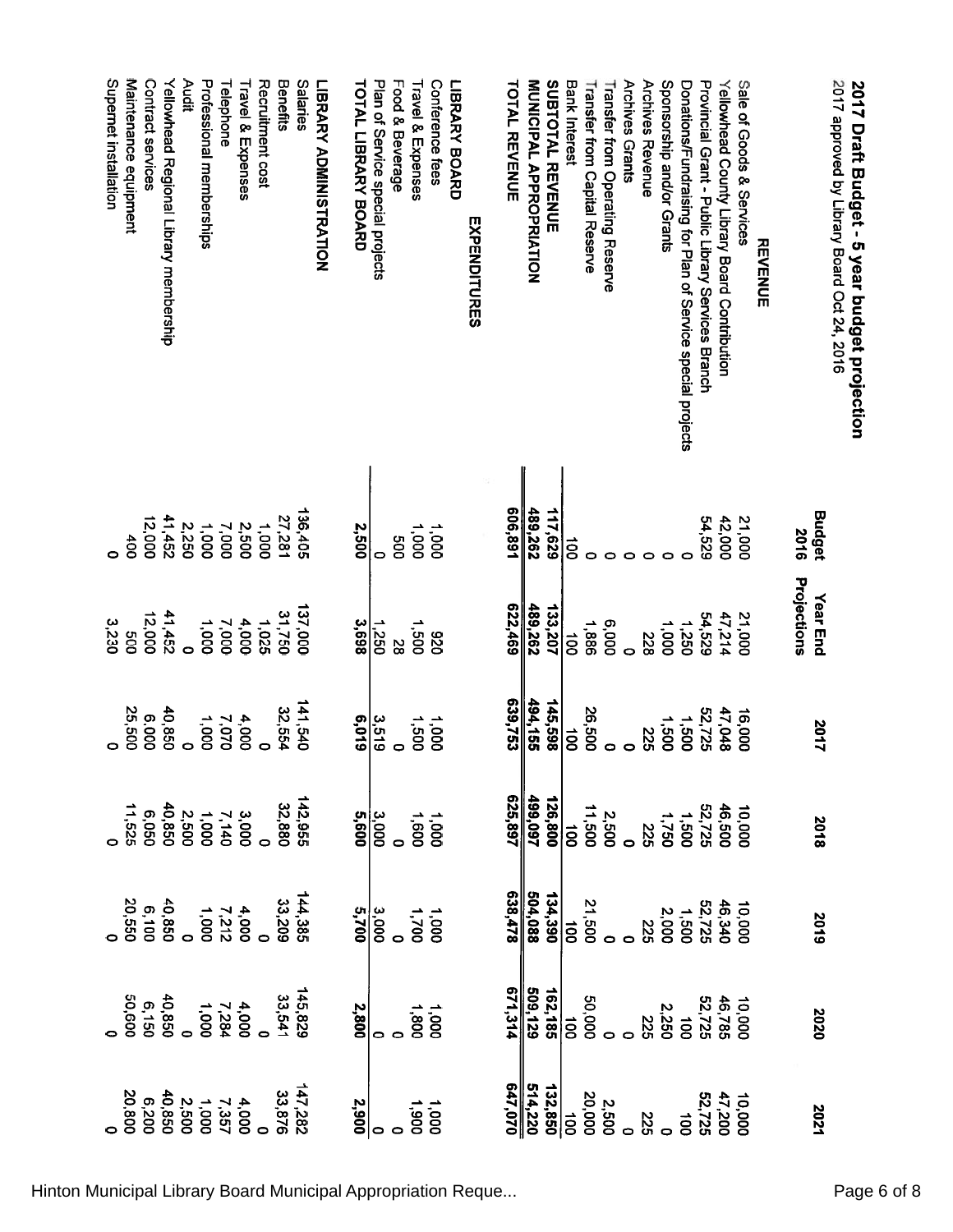| <b>TOTAL LIBRARY RESERVES</b> | Library Capital Reserve | Library Operating Reserve | Budget surplus/deficit | <b>TOTAL LIBRARY OPERATING EXPENDITURES</b> | <b>TOTAL CAPITAL RESERVE</b> | Capital reserve<br><b>TRANSFER TO CAPITAL RESERVE</b> | <b>TOTAL ARCHIVES</b> | Supplies               | <b>ARCHIVES</b><br>Travel & Expenses | <b>TOTAL ARCHIVES</b>   | Collection materials (new, lost, and processing supplies) | Subscriptions<br>COLLECTION | <b>TOTAL LIBRARY OPERATION</b> | Town equipment (Town car) | <b>Bank charges</b> | <b>Office supplies</b> | Food & Beverage | Rented equipment (Xerox lease)                                                                             | Programming                                                        | Outreach | Insurance    | Advertising & Marketing | Postage & Freight | Travel & Expenses | Benefits        | Wages - contract staff | Wages - overtime union staff                           | Wages - union staff | <b>LIBRAKA OPERATION</b> | <b>TOTAL LIBRARY ADMINISTRATION</b> |  |
|-------------------------------|-------------------------|---------------------------|------------------------|---------------------------------------------|------------------------------|-------------------------------------------------------|-----------------------|------------------------|--------------------------------------|-------------------------|-----------------------------------------------------------|-----------------------------|--------------------------------|---------------------------|---------------------|------------------------|-----------------|------------------------------------------------------------------------------------------------------------|--------------------------------------------------------------------|----------|--------------|-------------------------|-------------------|-------------------|-----------------|------------------------|--------------------------------------------------------|---------------------|--------------------------|-------------------------------------|--|
| 116,560                       | 77,682                  | 38,878                    | $\bullet$              | 606,891                                     | 20,000                       | 20,000                                                | 4,500                 | $\frac{1.500}{1}$      | 3,000                                | 27,562                  | 26,062                                                    | 1,500                       | 321,041                        | 242                       | 826                 | 6,000                  | <b>900</b>      | 4,500                                                                                                      | 4,250                                                              | 4,250    | <b>2,295</b> | 4,000                   | 200               | 2,500             | 49,419          | 2,720                  | 2,000                                                  | 236,539             |                          | 231,288                             |  |
| 129,747                       | 96 <sup>7</sup> 36      | 33,951                    | 1,073                  | 621,396                                     | 20,000                       | 20,000                                                | 4,299                 | $\frac{4}{5}$          | 4,254                                | 27,000                  | 26,000                                                    | 1,000                       | 327,442                        | 542                       | 928                 | 5,000                  | $\circ$         | 4,500                                                                                                      | 4,500                                                              | 3,000    | 1,974        | 3,500                   | 800               | 2,500             | 46,000          | 000'6                  | 2,000                                                  | 243,500             |                          | 238,957                             |  |
| 119,247                       | 69,296                  | 49,951                    | 421                    | 639,332                                     | 16,000                       | 16,000                                                | 005'9                 | 009                    | 6,000                                | 27,260                  | 26,260                                                    | 0001                        | 325,039                        | 099                       | 834                 | 5,050                  | $\circ$         | 4,545                                                                                                      | 5,000                                                              | 3,000    | 1,995        | 4,000                   | 909               | 2,500             | 47,760          | 000'6                  | 2,000                                                  | 238,200             |                          | 258,514                             |  |
| $\frac{73,796}{121,247}$      |                         | 47,451                    | 385                    | 625,512                                     | 16,000                       | 16,000                                                |                       | $\frac{1,5005}{2,005}$ |                                      |                         | $\frac{1,000}{27,524}$<br>27,524                          |                             | 326,483                        | 555                       |                     | 5,050<br>843           |                 | 4,590                                                                                                      |                                                                    |          |              |                         |                   | 1,000             | 9,000<br>48,238 |                        | 2,000                                                  | 240,582             |                          | 247,900                             |  |
| 115,747                       |                         | 47,451<br>68,296          | 393                    | 638,085                                     | 16,000                       | 16,000                                                | $\frac{5}{10}$        | 019                    |                                      |                         | 26,763<br>27,763                                          | 0001                        | 330,806                        | <b>199</b>                |                     | 5,100<br>851           |                 | 4,636                                                                                                      |                                                                    |          |              |                         | 919               | 2,000             | 48,720          | 000'6                  | 2,000                                                  | 242,988             |                          | 257,306                             |  |
| 81,747                        | $\frac{34,296}{ }$      | 47,451                    | 350                    | 670,964                                     | 16,000                       | 16,000                                                | 2,015                 | 515                    | 1,500                                | 28,085                  |                                                           | $\frac{1,000}{27,085}$      | 332,810                        | ခြွ                       | 098                 | 5,100                  |                 | 4,683                                                                                                      | $4.49$<br>$4.49$<br>$4.49$<br>$4.49$<br>$4.49$<br>$4.49$<br>$4.49$ |          |              |                         |                   | 0001              |                 |                        | $\begin{array}{c} 2,000 \\ 9,000 \\ 9,000 \end{array}$ | 245,418             |                          | 289,254                             |  |
| 30,296<br>75,247              |                         | 44,951                    | 331                    | 646,739                                     | 16,000<br>16,000             |                                                       | 0ZS                   | <br> 8                 |                                      | $\frac{27,463}{28,463}$ |                                                           | 000 <sup>+</sup>            | 334,991                        | $\overline{213}$          | 898                 | 5,200                  |                 | $\begin{array}{c} 0.770 \\ 0.700 \\ 0.070 \\ 0.070 \\ 0.070 \\ 0.00 \\ 0.00 \\ 0.00 \\ \hline \end{array}$ |                                                                    |          |              |                         |                   | 49,699<br>2,000   |                 | 000'6                  | 2,000                                                  | 247,872             |                          | 263,865                             |  |

Hinton Municipal Library Board Municipal Appropriation Reque... **Page 7 of 8** Page 7 of 8